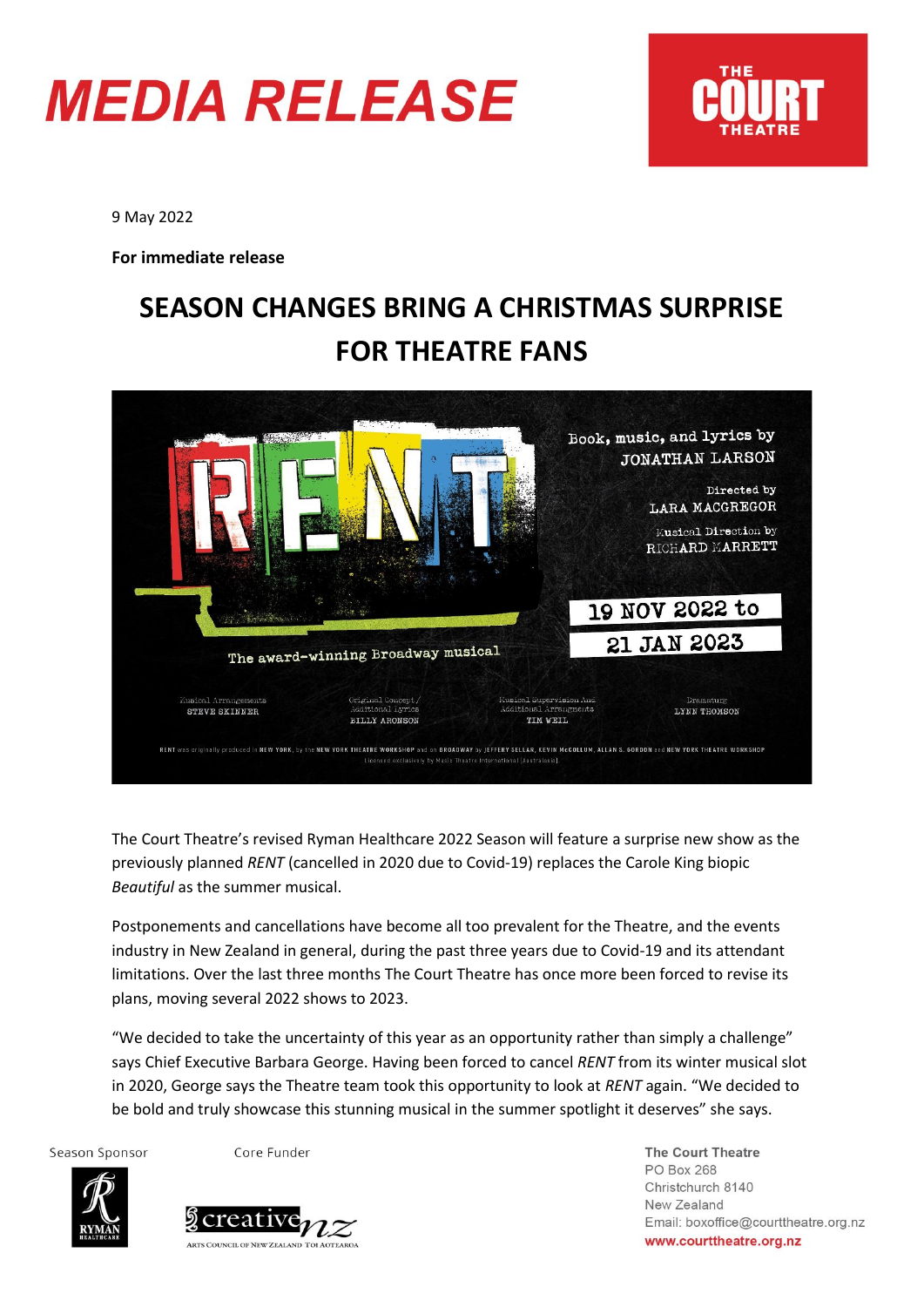## **MEDIA RELEASE**



*RENT* follows a group of artists struggling and striving to fulfil their dreams in New York City. Set against a background of poverty and looming gentrification in 1990s New York, *RENT* is a pop-culture phenomenon, including revered hits "Seasons of Love", "Take Me or Leave Me" and "La Vie *Bohème".* At the heart of this rock musical is a story that transcends its time and place – it is a celebration of love, friendship and living life to the fullest, every day.

There was significant work already done in preparation for this much-anticipated show when it was cancelled in 2020. The Court is delighted to announce that creatives Lara Macgregor (Director), Richard Marrett (Musical Director), Mark McEntyre (Set Designer) and Tina Hutchison-Thomas (Costume Designer), who all originally signed on for *RENT* in 2020, will return for this new season to continue bringing their collective vision to life.

Director Lara Macgregor says that she is "thrilled with The Court Theatre's decision to bring *RENT* back to the stage. Surely there's no better time in our post-Covid history to celebrate actors, creativity and lifelong friendships. What a privilege to carry the torch for Jonathan Larson who, at 36, after three hard years of developing *RENT*, passed away the night before it saw an audience. He never got to bask in its huge success, it's 11-year run on Broadway, his Pulitzer Prize or his Tony Award. We have a remarkable opportunity to continue his legacy and bring the unprecedented energy that is *RENT* to Christchurch."

Helping bring that energy to life is Musical Director Richard Marrett. "This is an opportunity I never thought we'd have again: to perform *RENT*, which has become a modern classic, on The Court stage with a cast of extraordinary vocalists and a band of outstanding rock musicians" he says. The live band Marrett directs will be onstage and an integral part of the action.

An energetic, uplifting musical, *RENT* is a well-deserved multi-award winner and something of a modern musical institution. "We're looking forward to bringing this energetic show to the stage – it seems perfectly appropriate to bring this life-affirming show to our stage and our community right now" says Artistic Director Dr Alison Walls.

The Ryman Healthcare 2022 Season at The Court Theatre now commences in May with the Court Jesters offering up a *Double Shot of Scriptless* Weekend on 13 and 14 May. One week later, opening the mainstage shows is the internationally acclaimed thriller *The Girl on The Train*, directed by Holly Chappell. Chappell's almost cinematic interpretation of this suspenseful story will surprise and engross even fans of the book or movie.

Next is a change of pace as the eagerly anticipated *Potted Potter*, itself deferred for the 2021 season, takes the stage to condense all seven Harry Potter books into 70 hilarious minutes.

Rescheduled from its original slot in February 2022 is Alison Quigan and Ross Gumbley's Kiwi comedy, *Flagons and Foxtrots*, which promises a nostalgic and humorous feel-good time even for

Season Sponsor

Core Funder





The Court Theatre PO Box 268 Christchurch 8140 New Zealand Email: boxoffice@courttheatre.org.nz www.courttheatre.org.nz